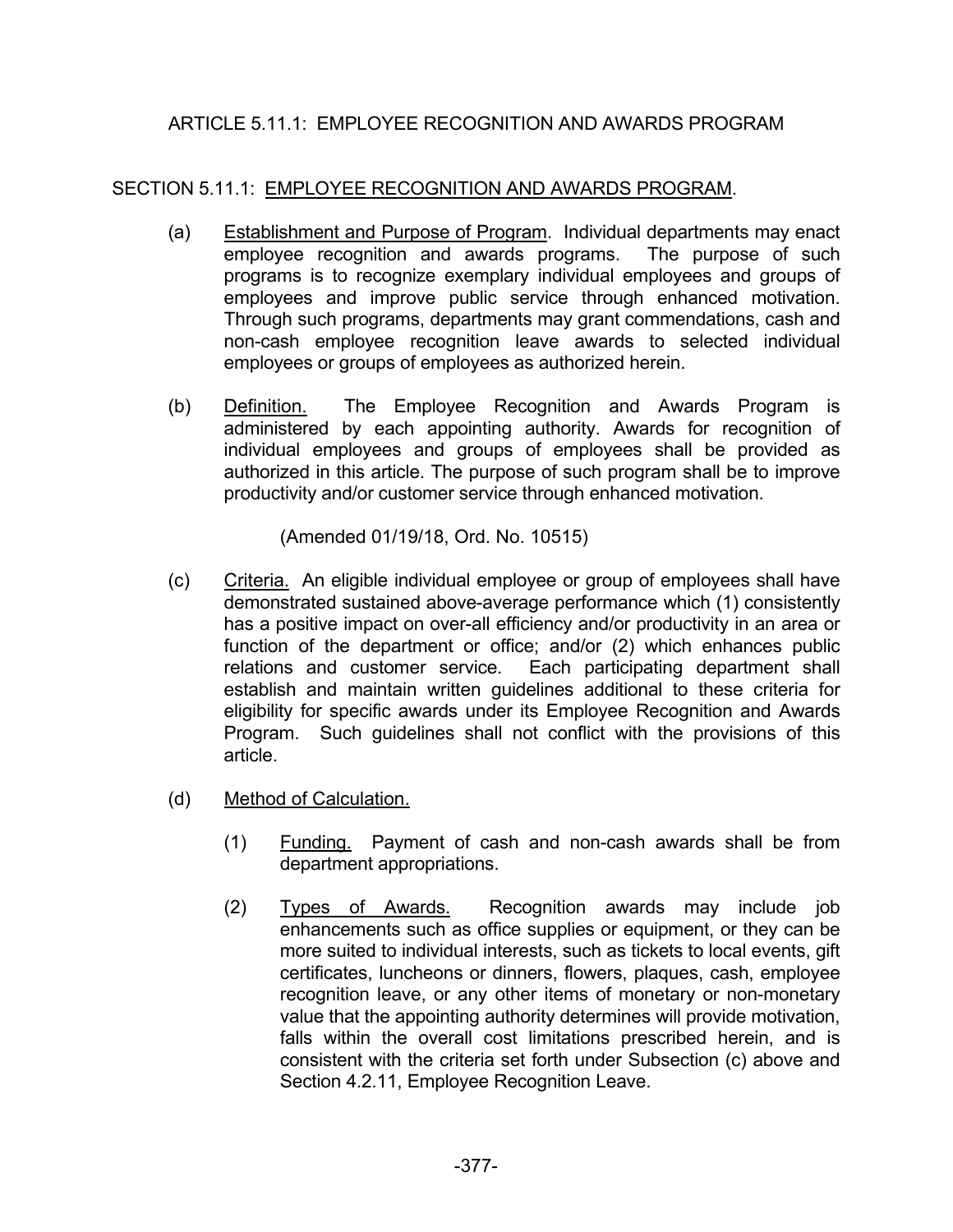- (3) Maximum Award.
	- (a) The maximum total cash or non-cash value of each separate award shall not exceed \$1,000.00 and no one employee shall receive awards valuing more than \$1,000.00 per fiscal year.
	- (b) The Countywide Employee Wellness Incentive Program awards sponsored by the Department of Human Resources shall not be included in the maximum amount of the award.

 (Amended 01/11/13, Ord. No. 10244) (Amended 11/22/19, Ord. No. 10627)

- (c) The cash value of Employee Recognition Leave shall not be included in the maximum amount of the award.
- (d) Any plaque/certificate commemorating the award up to a maximum cash value of \$20.00 shall not be included in the calculation of the maximum amount of the awards.
- (e) Reporting. A semi-annual report of the number, type and cash value of each award granted shall be submitted to the Chief Administrative Officer by the department at the end of each fiscal year and at the end of each calendar year.
- (f) Eligibility. Employees in classes designated AE, AM, AS, CC, CE, CEM, CL, CM, CR, CS, DA, DI, DM, EM, FS, HS, MA, MM, NA, NE, NM, NR, NRT, NS, PD, PM, PO, PR, PS, RN, SO, SS, SW or UM are eligible for recognition awards under this program.

 (Added 04/06/90, Ord. No. 7730) (Amended 07/27/90, Ord. No. 7777) (Amended 07/27/90, Ord. No. 7789) (Amended 12/14/90, Ord. No. 7835) (Amended 06/11/93, Ord. No. 8248) (Amended 03/28/97, Ord. No. 8773) (Amended 11/07/97, Ord. No. 8843) (Amended 07/03/98, Ord. No. 8930) (Amended 12/18/98, Ord. No. 8987) (Amended 02/12/99, Ord. No. 8998) (Amended 12/04/01, Ord. No. 9405) (Amended 01/18/08, Ord. No. 9912) (Amended 08/01/08, Ord. No. 9946) (Amended 09/26/08, Ord. No. 9955) (Amended 04/15/16, Ord. No. 10418)